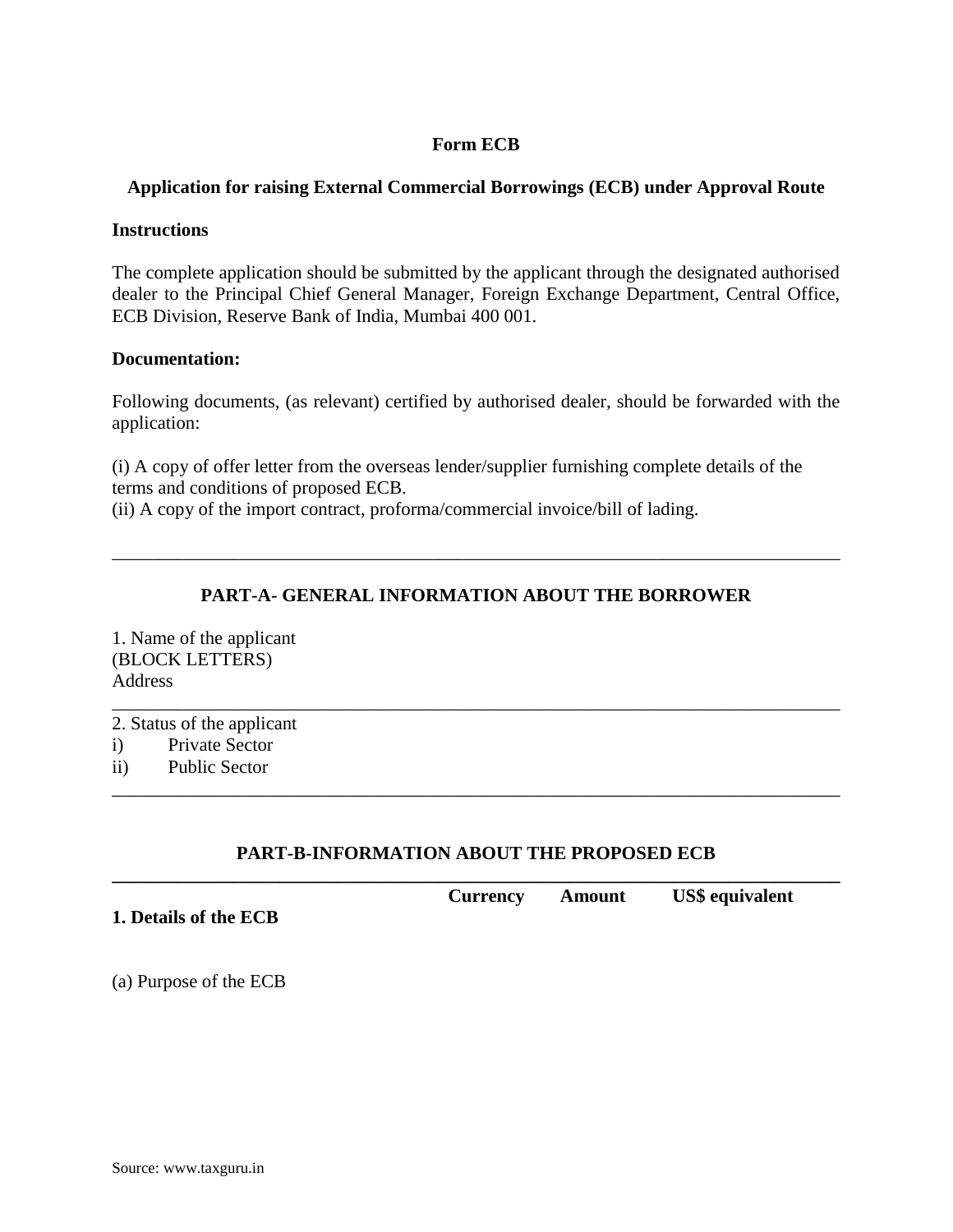(b) Nature of ECB [Please put (x) in the appropriate box]

- (i) Suppliers' Credit
- (ii) Buyers' Credit
- (iii) Syndicated Loan
- (iv) Export Credit
- (v) Loan from foreign collaborator/equity holder (with details of amount, percentage equity holding in the paid-up equity capital of the borrower company)
- (vi) Floating Rate Notes
- (vii) Fixed Rate Bonds
- (viii) Line of Credit
- (ix) Commercial Bank Loan
- (x) Others (please specify)

#### (c) Terms and conditions of the ECB

| (i) Rate of interest                               |  |
|----------------------------------------------------|--|
| (ii) Up-front fee                                  |  |
| (iii) Management fee                               |  |
| (iv) Other charges, if any (Please specify)        |  |
| $(v)$ All-in-cost                                  |  |
| (vi) Commitment fee                                |  |
| (vii) Rate of penal interest                       |  |
| (viii) Period of ECB                               |  |
| (ix) Details of call/put option, if any.           |  |
| $(x)$ Grace / moratorium period                    |  |
| (xi) Repayment terms (half yearly/annually/bullet) |  |
| (xii) Average maturity                             |  |
|                                                    |  |

#### **2. Details of the lender**

Name and address of the lender/supplier

### **3. Nature of security to be provided, if any.**

#### **PART C – INFORMATION ABOUT DRAW DOWN AND REPAYMENTS**

| <b>Proposed Schedule</b> |      |        |                               |      |        |                         |      |               |
|--------------------------|------|--------|-------------------------------|------|--------|-------------------------|------|---------------|
| Draw-down                |      |        | <b>Repayment of Principal</b> |      |        | <b>Interest Payment</b> |      |               |
| <b>Month</b>             | Year | Amount | <b>Month</b>                  | Year | Amount | <b>Month</b>            | Year | <b>Amount</b> |
|                          |      |        |                               |      |        |                         |      |               |
|                          |      |        |                               |      |        |                         |      |               |
|                          |      |        |                               |      |        |                         |      |               |
|                          |      |        |                               |      |        |                         |      |               |

\_\_\_\_\_\_\_\_\_\_\_\_\_\_\_\_\_\_\_\_\_\_\_\_\_\_\_\_\_\_\_\_\_\_\_\_\_\_\_\_\_\_\_\_\_\_\_\_\_\_\_\_\_\_\_\_\_\_\_\_\_\_\_\_\_\_\_\_\_\_\_\_\_\_\_\_\_\_

\_\_\_\_\_\_\_\_\_\_\_\_\_\_\_\_\_\_\_\_\_\_\_\_\_\_\_\_\_\_\_\_\_\_\_\_\_\_\_\_\_\_\_\_\_\_\_\_\_\_\_\_\_\_\_\_\_\_\_\_\_\_\_\_\_\_\_\_\_\_\_\_\_\_\_\_\_\_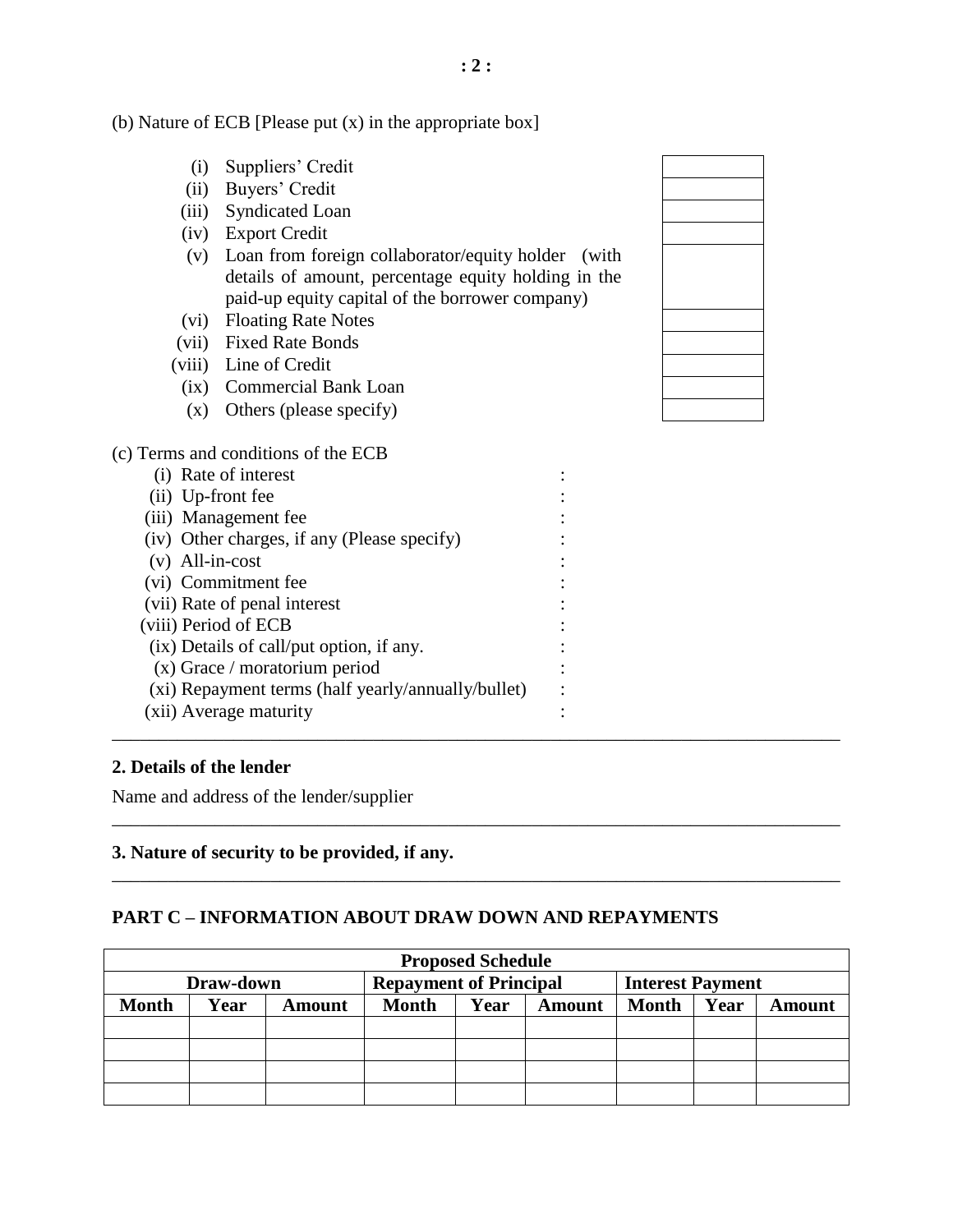# **PART D – ADDITIONAL INFORMATION**

|                    | Information about the project                                                                                                                                                        |     |     |
|--------------------|--------------------------------------------------------------------------------------------------------------------------------------------------------------------------------------|-----|-----|
| $\rm i)$           | Name $&$ location of the project                                                                                                                                                     |     |     |
| $\rm ii)$          | Total cost of the project                                                                                                                                                            | Rs. | USD |
| $\overline{111}$ ) | Total ECB as a % of project cost                                                                                                                                                     |     |     |
| iv)                | Nature of the project                                                                                                                                                                |     |     |
| V)                 | Whether Appraised by<br>financial institution/bank                                                                                                                                   |     |     |
| $\rm vi)$          | <b>Infrastructure Sector</b>                                                                                                                                                         |     |     |
|                    | a) Power<br>b) Telecommunication<br>c) Railways<br>d) Roads including bridges<br>e) Ports<br>f) Industrial parks<br>g) Urban infrastructure - Water supply, Sanitation and sewerage. |     |     |
| vii)               | Whether requires clearance from any:<br>$\epsilon$ etatutory authority $\epsilon$ . If yes furnish                                                                                   |     |     |

statutory authority ? If yes, furnish the name of authority, clearance no. and date.

| 2. ECB already availed - (not applicable for the first time borrower) |                  |          |             |                  |                     |
|-----------------------------------------------------------------------|------------------|----------|-------------|------------------|---------------------|
| Year                                                                  | Registration No. | Currency | Loan Amount | Amount disbursed | Amount outstanding* |
|                                                                       |                  |          |             |                  |                     |
|                                                                       |                  |          |             |                  |                     |
|                                                                       |                  |          |             |                  |                     |

 **\*** net of repayments, if any, on the date of application.